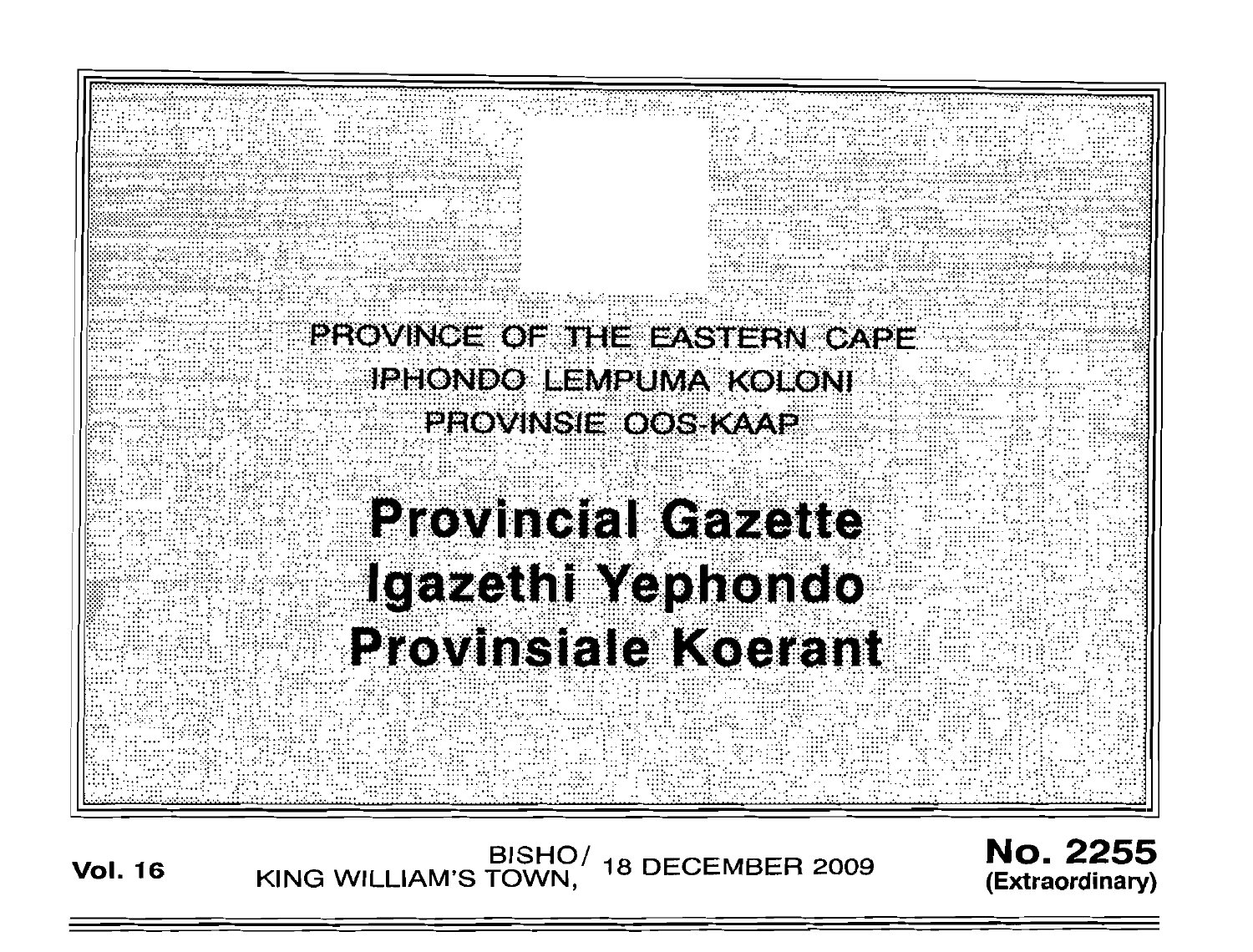#### IMPORTANT NOTICE

The Government Printing Works will not be held responsible for faxed documents not received due to errors on the fax machine or faxes received which are unclear or incomplete. Please be advised that an "OK" slip, received from a fax machine, will not be accepted as proof that documents were received by the GPW for printing. If documents are faxed to the GPW it will be the sender's responsibility to phone and confirm that the documents were received in good order.

Furthermore the Government Printing Works will also not be held responsible for cancellations and amendments which have not been done on original documents received from clients.

|     | <b>CONTENTS • INHOUD</b>                                                                                      |             |                |  |
|-----|---------------------------------------------------------------------------------------------------------------|-------------|----------------|--|
| No. |                                                                                                               | Раов<br>No. | Gazette<br>No. |  |
|     | <b>PROCLAMATION</b>                                                                                           |             |                |  |
|     | 5 Nature and Environmental Conservation Ordinance (26/1957): Hunting seasons, daily bag limits and hunting by | з           | 2255           |  |
|     | <b>PROVINCIAL NOTICE</b>                                                                                      |             |                |  |
|     |                                                                                                               | 9           | 2255           |  |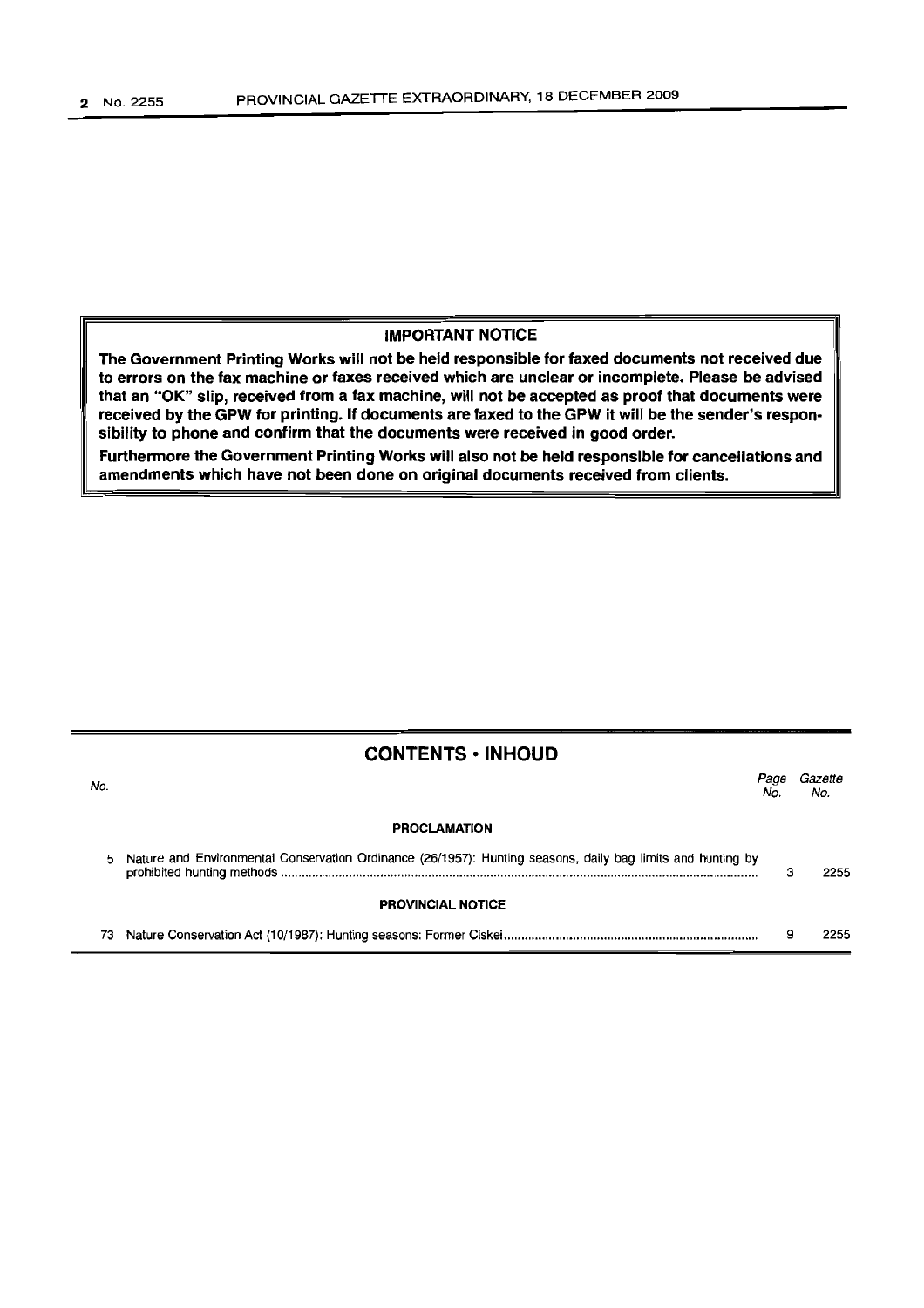# PROVINCE OF THE EASTERN CAPE

## PROCLAMATION

### Bythe

## MEMBER OF THE EXECUTIVE COUNCIL FOR THE DEPARTMENT OF ECONOMIC DEVELOPMENTAND ENVIRONMENTAL AFFAIRS

## No. 5,2009

## HUNTING SEASONS, DAILY BAG LIMITS AND HUNTING BY PROHIBITED HUNTING **METHODS**

- 1. I, Mcebisl Jonas, Member of the Executive Council for Economic Development and Environmental Affairs (DEDEA), acting in terms of section 78 and 79 of the Nature and Environmental Conservation Ordinance, 1974 (Ordinance No. 19 of 1974), and Section 18 of the Problem Animal Control Ordinance, 1957 (Ordinance 26 of 1957) hereby determine for the year 2010 the hunting seasons and the daily bag limits, as set out in the second and third columns, respectively, of Schedule 1, hereto in the Magisterial Districts of the Province of the Eastern Cape of the former Province of the Cape of Good Hope and in respect of wild animals mentioned in the first column of the said Schedule 1, and I hereby suspend the enforcement of sections 29 and 33 of the said Ordinance to the extent specified in the fourth column of the said Schedule 1, in the district and in respect of the species of wild animals and for the periods of the year 2010 indicated opposite any such suspension in the first and second columns, respectively, of the said Schedule 1.
- 2. In terms of Section 29 (b), subject to the provisions of this ordinance, I restrict the use of an artificial light at night under the following proviso, that anyone intending to use an artificial light at night for the purposes of hunting/killing any rodent, in accordance with the ordinance, must notify the relevant DEDEA office, during office hours, of such Intended hunt.
- 3. In terms of Section 29 (e), subject to the provisions of this ordinance, I restrict hunting at night under the following proviso, that anyone intending to hunt at night for management purposes by culling wild animals or hunting.proclaimed problem animals, in accordance with the ordinance, must apply to DEDEA for an annual permit, and must further notify the relevant DEDEA office, during office hours, of such intended hunt.
- 4. In terms of Section 82 (b), subject to the provisions of this ordinance, I restrict the use of dogs in the hunting of any wild animal other than a proclaimed/declared problem animal in any fenced area of 200 hectares or less in respect of which the operation of section 29 (I) has been suspended by proclamation under section 79 (b), without a permit issued in terms of the Nature and Environmental Conservation Ordinance, 1974 (Ordinance No. 19 of 1974).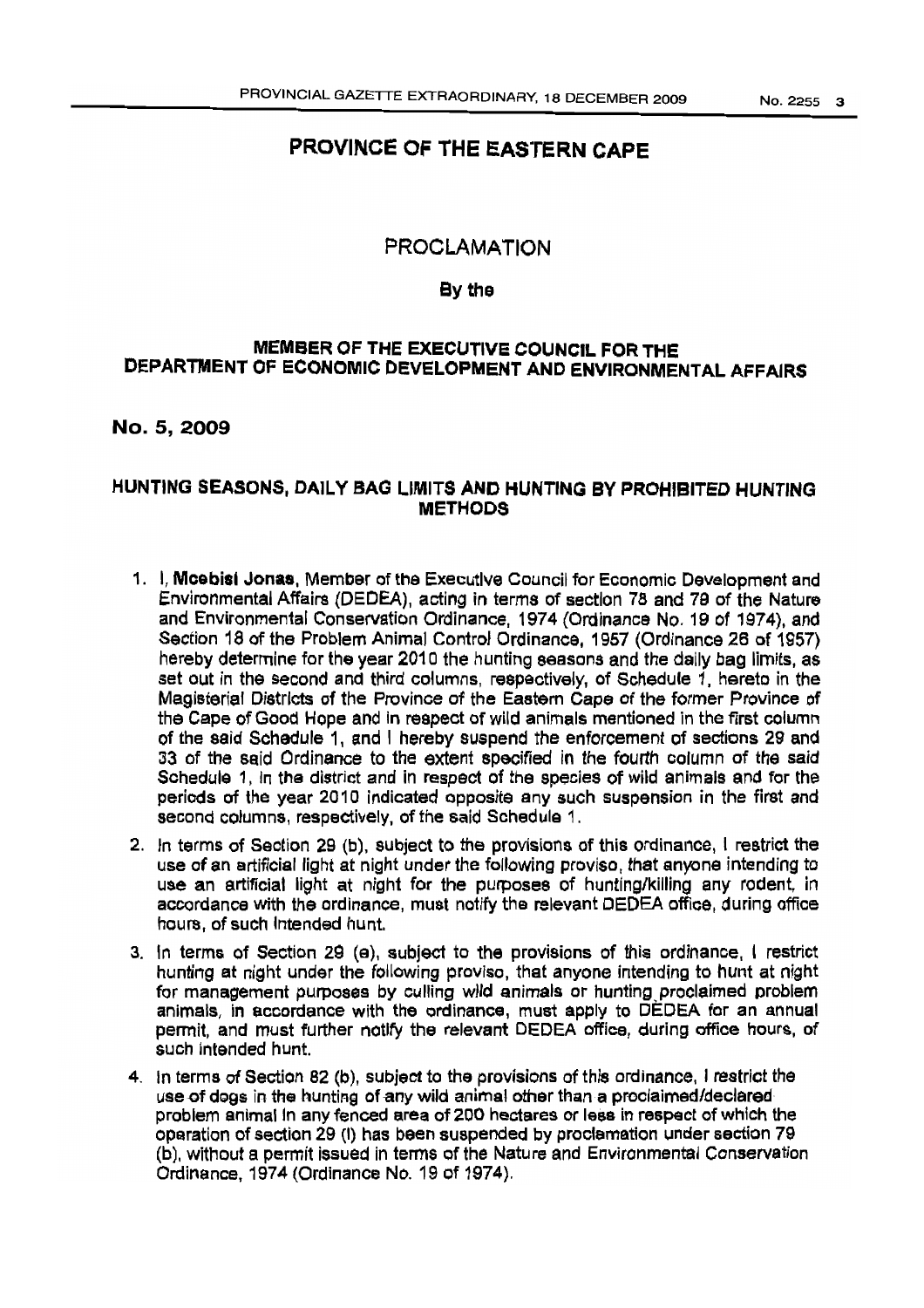- 5. In terms of Section 79 (f), subject to the provisions of this ordinance, I restrict the live transport of any wild animal, excluding birds, to the period 31 March to 31 October 2010.
- 6. Given under my Hand at Bhisno on this the 15day of December, Two Thousand and Nine.

∽

**M** JONAS MEC for Economic Development and Environmental Affairs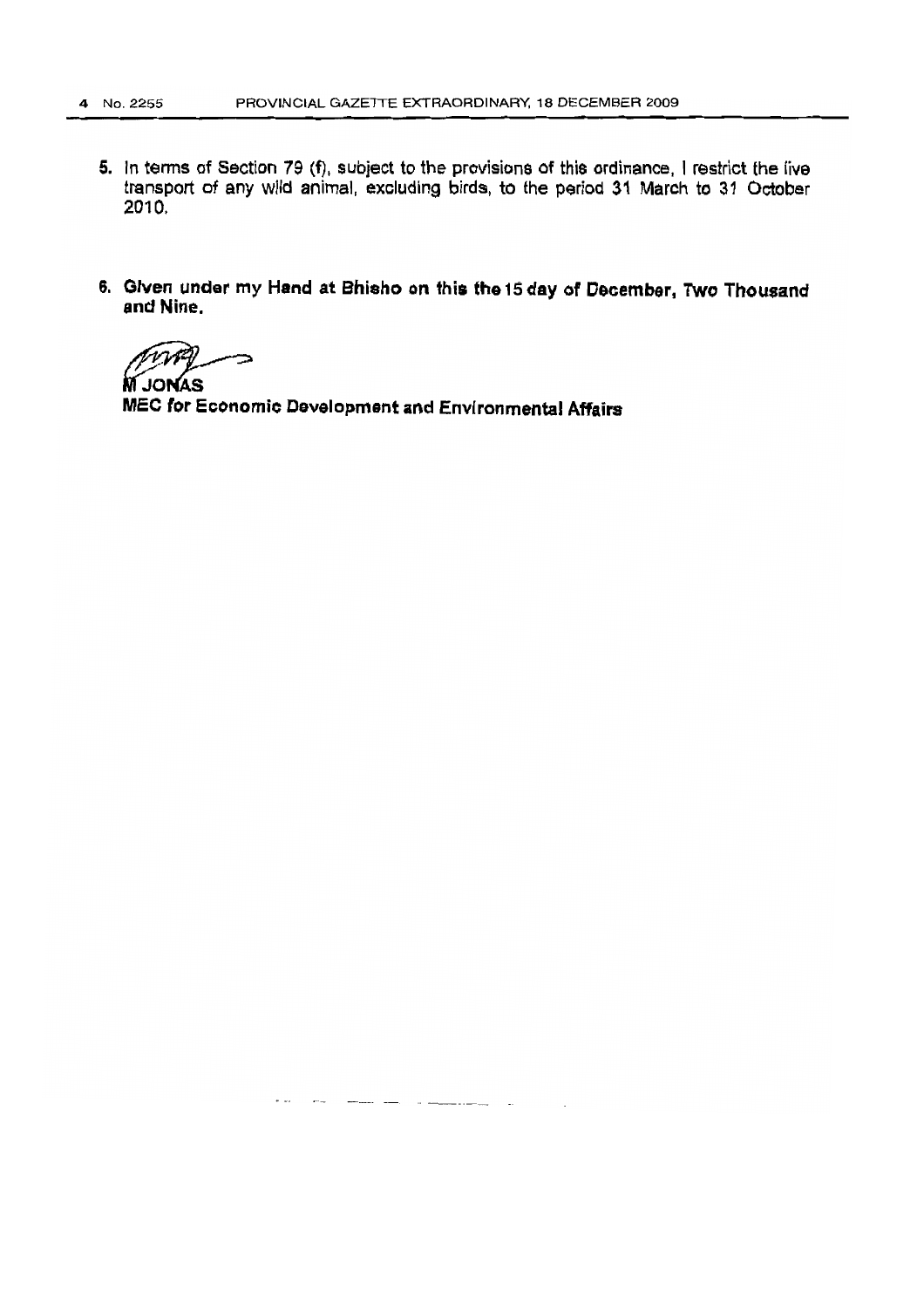| No. 2255 | 5 |
|----------|---|
|          |   |

| <b>INDIGENOUS SPECIES &amp; DISTRICTS</b>            | <b>OPEN HUNTING</b><br><b>SEASON</b> | DAILY BAG<br><b>LIMIT</b>                                                          | <b>CONDITIONS &amp; SUSPENSION</b><br>OF LISTED SECTIONS                                                                                                                                                                                                                                                           |
|------------------------------------------------------|--------------------------------------|------------------------------------------------------------------------------------|--------------------------------------------------------------------------------------------------------------------------------------------------------------------------------------------------------------------------------------------------------------------------------------------------------------------|
| Antelope                                             |                                      |                                                                                    |                                                                                                                                                                                                                                                                                                                    |
| Kudu (Tragelaphus strepsiceros)                      |                                      |                                                                                    |                                                                                                                                                                                                                                                                                                                    |
| Aberdeen                                             | 29 May - 29 August                   | 1                                                                                  |                                                                                                                                                                                                                                                                                                                    |
| Adelaide                                             | 29 May - 29 August                   | ī                                                                                  |                                                                                                                                                                                                                                                                                                                    |
| Albany                                               | 29 May - 29 August                   | 1                                                                                  |                                                                                                                                                                                                                                                                                                                    |
| Alexandria                                           | 29 May - 29 August                   | 1                                                                                  |                                                                                                                                                                                                                                                                                                                    |
| Bathurst                                             | 29 May - 29 August                   | 1                                                                                  |                                                                                                                                                                                                                                                                                                                    |
| <b>Bedford</b>                                       | 29 May - 29 August                   | ī                                                                                  |                                                                                                                                                                                                                                                                                                                    |
| Cradock                                              | 29 May - 29 August                   | 1                                                                                  |                                                                                                                                                                                                                                                                                                                    |
| Fort Beautort                                        | 29 May - 29 August                   | $\overline{\mathbf{1}}$                                                            |                                                                                                                                                                                                                                                                                                                    |
| Graaff-Reinet                                        | 29 May - 29 August                   | Ŧ                                                                                  |                                                                                                                                                                                                                                                                                                                    |
| Hofmeyr                                              | 29 May - 29 August                   | 1                                                                                  |                                                                                                                                                                                                                                                                                                                    |
| Jansenville                                          | 29 May - 29 August                   | 1                                                                                  |                                                                                                                                                                                                                                                                                                                    |
| Joubertina                                           | 29 May - 29 August                   | ī                                                                                  |                                                                                                                                                                                                                                                                                                                    |
| Kirkwood                                             | 29 May - 29 August                   | 1                                                                                  |                                                                                                                                                                                                                                                                                                                    |
| Pearston                                             | 29 May - 29 August                   | 1                                                                                  |                                                                                                                                                                                                                                                                                                                    |
| Port Elizabeth                                       | 29 May - 29 August                   | 1                                                                                  |                                                                                                                                                                                                                                                                                                                    |
| Somerset East                                        | 29 May - 29 August                   | 1                                                                                  |                                                                                                                                                                                                                                                                                                                    |
| Ultenhage                                            | 29 May - 29 August                   | 1                                                                                  |                                                                                                                                                                                                                                                                                                                    |
| Willowmore                                           | 29 May - 29 August                   | 1                                                                                  |                                                                                                                                                                                                                                                                                                                    |
| Hankey                                               | 29 May - 01 August                   | 1                                                                                  |                                                                                                                                                                                                                                                                                                                    |
| Middelburg                                           | 29 May - 01 August                   | 1                                                                                  |                                                                                                                                                                                                                                                                                                                    |
| Steytlerville                                        | 29 May - 01 August                   | 1                                                                                  |                                                                                                                                                                                                                                                                                                                    |
| Steynsburg                                           | 29 May - 04 July                     | A total of 2<br>(two) only<br><b>Der</b><br>landowner:<br>for the whole<br>paried. | Prior to any hunting of kudu in this<br>district, the South African Police<br>Services (SAPS) must be notified,<br>during office hours, of such<br>intended hunt. The results of the<br>hunt must also be reported within<br>12 hours after the hunt to the<br>SAPS. (Section 28 of Ordinance<br>19 of 1974)       |
| Burgersdorp, Queenstown, Tarkastad<br>and Venterstad | 29 May - 04 July                     | A total of 2<br>(two) only<br>per<br>landowner<br>for the whole<br>period.         | Prior to any hunting of kudu in<br>these districts, the relevant<br>DEDEA offices must be notified,<br>during office hours, of such<br>intended hunt. The results of the<br>hunt must also be reported to the<br>relevant DEDEA office, within 12<br>hours after the hunt. (Section 28<br>of Ordinance 19 of 1974) |

### **SCHEDULE 1**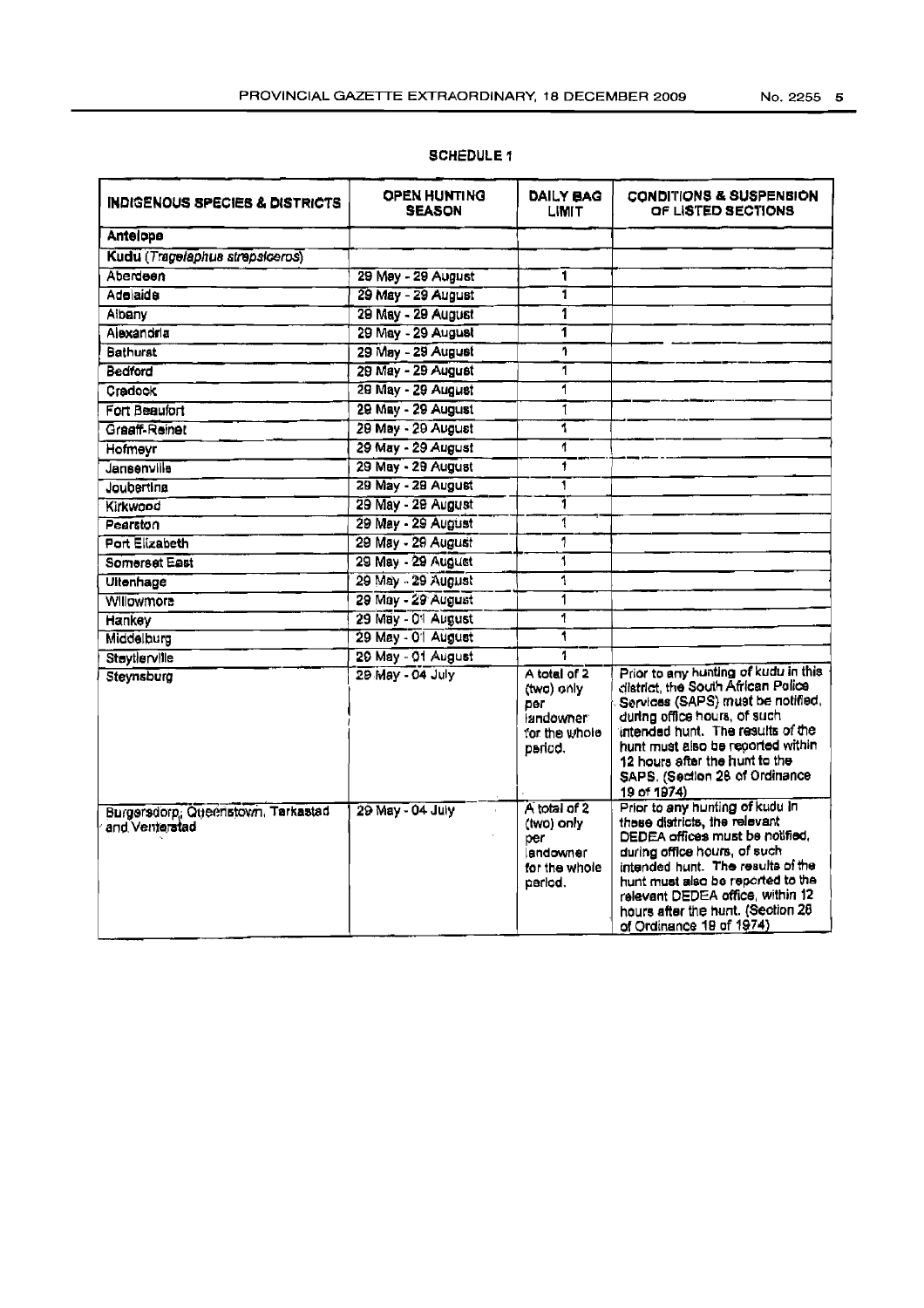| INDIGENOUS SPECIES & DISTRICTS                                                                                                                      | OPEN HUNTING<br><b>SEASON</b> | <b>DAILY BAG</b><br>LIMIT        | <b>CONDITIONS &amp; SUSPENSION</b><br>OF LISTED SECTIONS                                                                        |
|-----------------------------------------------------------------------------------------------------------------------------------------------------|-------------------------------|----------------------------------|---------------------------------------------------------------------------------------------------------------------------------|
| Blesbuck<br>(Demaliscus dorcas phillipsi)                                                                                                           | 1 January - 31 December       | Unrestricted                     | Section 29 (b) and (e) - In terms<br>of (e) piease note paragraph 3.<br>Section 33(1) - use of a motor<br>vehicle only          |
| <b>Burchells zabra</b><br>(Equus burcheilli)                                                                                                        | 1 January - 31 December       | Unreatricted                     | Section 29 (b) and (e) - in terms<br>of (e) please note paragraph 3.<br>Section 33(1) - use of a motor<br>vehicle only          |
| <b>Bushbuck (Tragelaphus scriptus)</b><br>All districts. Restricted to rams only in<br>Humansdorp                                                   | 29 May - 29 August            | 1                                | Section 29 (i) - dogs are not to be<br>used to attack or kill                                                                   |
| Common duiker (Sylvicapra grimmia)<br>All districts, except Hankey (closed).<br>Restricted to rams only in Humansdorp                               | 29 May - 29 August            | 1                                |                                                                                                                                 |
| Grey rhebuck (Pelea capreolus)                                                                                                                      | 29 May - 29 August            | 1                                |                                                                                                                                 |
| Grysbok (Raphicerus melanotis) All<br>districts, except East London, King<br>William's Town, Komga, Stutterheim,<br>Hankey and Humansdorp (closed). | 29 May - 29 August            | 1                                |                                                                                                                                 |
| Mountain reedbuck (Redunce<br>fulvorufula) All districts. Restricted to<br>mountain reedbuck rams only in<br>Humansdorp.                            | 29 May - 29 August            | $\overline{2}$                   |                                                                                                                                 |
| Red hartebeest<br>(Alcelaphus buselaphus caama)                                                                                                     | 1 January - 31 December       | <b>Unrestricted</b>              | Section 29 (b) and $(e)$ - In terms<br>of (e) please note paragraph 3.<br>Section 33(1) - use of a motor<br>vehicle only        |
| Springbok<br>(Antidorcas marsuplalis)                                                                                                               | 1 January - 31 December       | Unrestricted                     | Section 29 (b) and (e) - in terms<br>of (e) please note paragraph 3.<br>Section 33(1) - use of a motor<br>vehicle only          |
| Steenbok (Raphicerus campestris) All<br>districts: except Humansdorp (closed)                                                                       | 29 May - 29 August            | $\overline{\mathbf{1}}$          |                                                                                                                                 |
| <b>EXTRA-LIMITAL SPECIES</b>                                                                                                                        | OPEN HUNTING<br>SEASON        | <b>DAILY BAG</b><br><b>LIMIT</b> | <b>CONDITIONS &amp; SUSPENSION</b><br>OF LISTED SECTIONS                                                                        |
| <b>Blue wildebeast</b><br>(Connochaetes taurinus)                                                                                                   | 1 January - 31 December       | Unrestricted                     | Section 29 (b) and $(e) - in terms$<br>of (e) please note paragraph 3.<br>Section $33(1) - \nu$ se of a motor<br>vehicle only   |
| Fallow deer<br>(Cervus dama)                                                                                                                        | 1 January - 31 December       | Unrestricted                     | Section 29 (b) and (e) $-$ in terms<br>of (e) please note paragraph 3.<br>Section 33(1) - use of a motor<br>vehicle only        |
| <b>Gemsbuck</b><br>(Oryx gazella)                                                                                                                   | 1 January - 31 December       | Unrestricted                     | Section 29 (b) and (e) - in terms<br>of (e) please note paragraph 3.<br>Section 33(1) - use of a motor<br>vehicle only          |
| <b>Impala</b><br>(Aepyceros melampus)                                                                                                               | 1 January - 31 December       | <b>Unrestricted</b>              | Section 29 (b) and (e) $-$ in terms<br>of (e) piease note paragraph 3.<br>Section 33(1) - use of a motor<br>vehicle only        |
| Kafue lecitwo<br>(Kobus leche katuensis)                                                                                                            | 1 January - 31 December       | Unrestricted                     | Section 29 (b) and $(e)$ - in terms<br>of (e) please note paragraph 3.<br>Section 33(1) - use of a motor<br>vehicle only        |
| Nyala<br>(Tragelaphus angasil)                                                                                                                      | 1 January - 31 December       | Unrestricted                     | Section 29 (b) and (e) - in terms<br>of (e) please note paragraph 3.<br>Section 33(1) - use of a motor<br>vehicle only          |
| <b>Red lechwe</b><br>(Kobus leche leche)                                                                                                            | 1 January - 31 December       | <b>Unrestricted</b>              | Section 29 (b) and (e) - In terms<br>of (a) please note paragraph 3.<br>Section 33(1) – use of a motor<br>vehicle only          |
| Waterbuck<br>(Kobus ellipsiprymnus)                                                                                                                 | 1 January - 31 December       | <b>Unrestricted</b>              | Section 29 (b) and (e) - in terms<br>of (e) please note paragraph 3.<br>Section $33(1) - \text{use of a motor}$<br>vehicle only |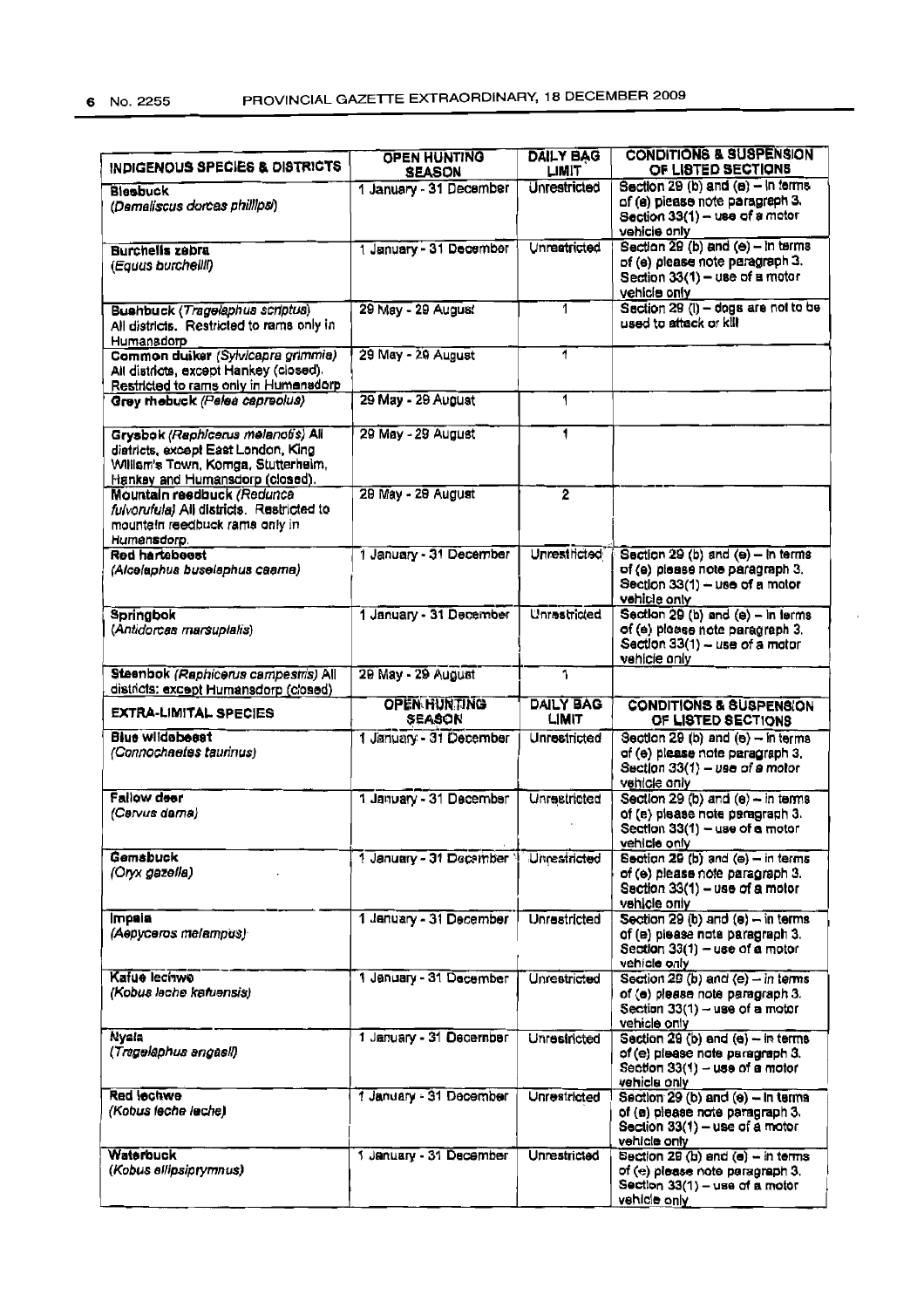| <b>OTHER MAMMALS</b>                                 | <b>OPEN HUNTING</b>                      | <b>DAILY BAG</b>                    | <b>CONDITIONS &amp; SUSPENSION</b>                                                                                                                                     |
|------------------------------------------------------|------------------------------------------|-------------------------------------|------------------------------------------------------------------------------------------------------------------------------------------------------------------------|
| (Applicable to all districts)<br>Black-backed Jackal | <b>SEASON</b><br>1 January - 31 December | <b>LIMIT</b><br><b>Unrestricted</b> | OF LISTED SECTIONS<br>Section 29 (a), (b), (d), (e), (g), (h), (l)                                                                                                     |
| (Canis mesomeias)                                    |                                          |                                     | In terms of (a), only registered<br>poison by registered problem                                                                                                       |
|                                                      |                                          |                                     | animal control hunter may be used.<br>in terms of (d), it excludes wire<br>snares and any gin trap without<br>en offset or which is not padded.                        |
|                                                      |                                          |                                     | in terms of (e), please note<br>paragraph 3.<br>Section 33(1) - use of a motor                                                                                         |
|                                                      | 1 January - 31 December                  | Unrestricted                        | vehicle only<br>Section 29 (b), (d), (e), (h) & (l)                                                                                                                    |
| <b>Bushpig</b><br>(Potamochoerus porcus)             |                                          |                                     | in terms of (d), it excludes wire<br>snares and any gin trap without<br>an offset or which is not padded.                                                              |
|                                                      |                                          |                                     | In terms of (e), please note<br>paragraph 3 - only applicable in<br>cuitivated lande.                                                                                  |
|                                                      |                                          |                                     | In terms of (I), dogs not to be<br>used to attack or kill.<br>Section 33(1) - use of a motor                                                                           |
|                                                      |                                          |                                     | vehicle only                                                                                                                                                           |
| Chacma baboon<br>(Papio ursinus                      | 1 January - 31 December                  | Unrestricted                        | Section 29 (d) -- the use of traps<br>is confined only to the use of a<br>cage and excludes any other<br>illegal method such as wire<br>snares and any gin trap        |
| Hares (Lepus spp)                                    | 1 January - 31 December                  | Unrestricted                        | Section 29 (g)                                                                                                                                                         |
| Caracal<br>(Caracal caracal)                         | 1 January - 31 December                  | <b>Unrestricted</b>                 | Section 29 (a), (b), (d), (e), (g), (h), (l)<br>In terms of (a), only registered<br>polson by registered problem<br>animal control hunter may be used.                 |
|                                                      |                                          |                                     | in terms of (d), it excludes wire<br>snares and any gin trap without<br>an offset or which is not padded.                                                              |
|                                                      |                                          |                                     | In terms of (e) please note<br>paragraph 3.<br>Section 33(1) - use of a motor<br>vehicle only                                                                          |
| Rock dassie                                          | 1 January - 31 December                  | <b>Unrestricted</b>                 | Section 29 (d) & $(g)$ - it excludes                                                                                                                                   |
| (Procavia capensis)                                  |                                          |                                     | wire snares and any gin trap                                                                                                                                           |
| <b>Rodents</b>                                       | 1 January - 31 December                  | <b>Unrestricted</b>                 | Section 29 (a), (b), (d), (e), (g) & (i)<br>In terms of (b), please note<br>paragraph 2.                                                                               |
|                                                      |                                          |                                     | in terms of (d), the use of traps is<br>confined only to the use of a cage<br>and excludes any other illegal<br>method such as wire snares and                         |
|                                                      |                                          |                                     | any gin trap.                                                                                                                                                          |
| Vervet monkey<br>(Cercopithecus aethiopa)            | 1 January - 31 December                  | <b>Unrestricted</b>                 | Saction 29 (d) & (g)<br>In terms of (d), the use of traps is<br>confined only to the use of a cage<br>and excludes any other illegal<br>method such as wire snares and |
|                                                      |                                          |                                     | any gin trap.                                                                                                                                                          |
| Warthog (Phacochoerus africanus)                     | 1 January - 31 December                  | Unrestricted                        | Section 29 (b), (d), (e), (h) & (l)<br>In terms of (d), it excludes wire<br>snares and any gin trap without<br>an offset or which is not padded.                       |
|                                                      |                                          |                                     | In terms of (e), please note<br>paragraph 3.                                                                                                                           |
|                                                      |                                          |                                     | In terms of (I), dogs not to be<br>used to attack or kill.                                                                                                             |
|                                                      |                                          |                                     | Section 33(1) - use of a motor<br>vehicle only                                                                                                                         |

 $\overline{\phantom{0}}$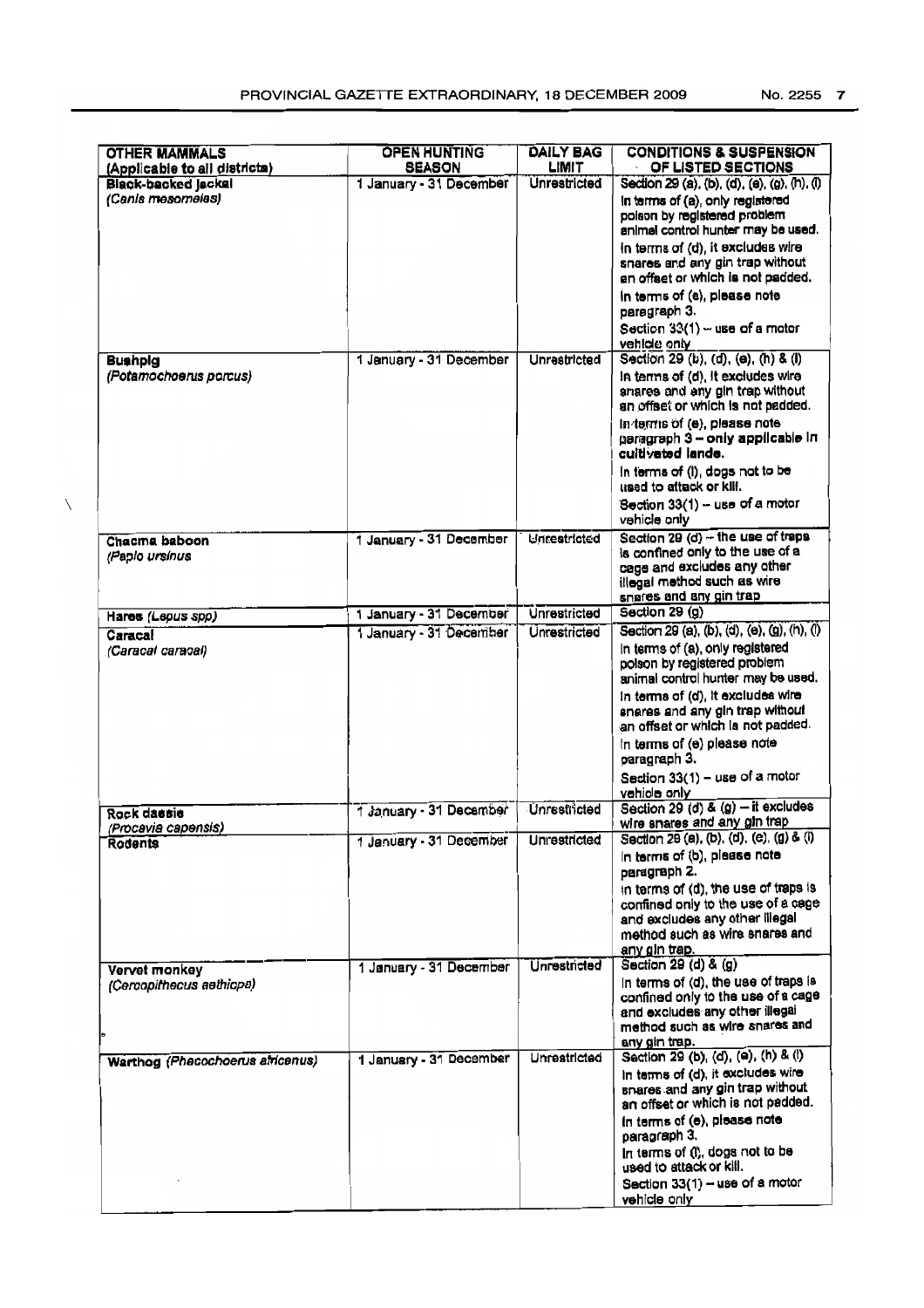| <b>BIRDS:</b>                                                                                  | <b>OPEN HUNTING</b><br><b>SEASON</b> | DAILY BAG<br>LIMIT  | <b>SUSPENSION OF SECTION 29</b> |
|------------------------------------------------------------------------------------------------|--------------------------------------|---------------------|---------------------------------|
| Applicable to all districts in the<br>Eastern Cape portion of the former<br>Cape of Good Hope. |                                      |                     |                                 |
| Cape francolin<br>(Ptemistis capensis)                                                         | 1 March - 1 August                   | 4                   | (g)                             |
| Cape shoveller<br>(Anas smithii)                                                               | 1 May - 1 August                     | $\mathbf{2}$        | (g)                             |
| Cape sparrow<br>(Passer melanurus)                                                             | 1 January - 31 December              | Unrestricted        | (g)                             |
| Cape turtle dove<br>(Streptopelia capicola)                                                    | 1 January - 31 December              | Unrestricted        | (g)                             |
| Cape weaver<br>(Polceus capensis)                                                              | 1 January - 31 December              | Unrastricted        | (d) excludes mist nets          |
| Cape white-eye<br>(Zosterops pallidus)                                                         | 1 January - 31 December              | <b>Unrestricted</b> | (d) excludes mist nets          |
| Cape teal<br>(Anas capensis)                                                                   | 1 May - 1 August                     | 2                   | $\left( g\right)$               |
| Egyptian goose<br>(Alopochen aegyptiacus)                                                      | 1 January - 1 August                 | 10                  | (g)                             |
| <b>Grey-wing partridge</b><br>(Scieroptila africanus)                                          | 1 April - 1 August                   | 4                   | $\mathbf{Q}$                    |
| <b>Helmeted guinesfowl</b><br>(Numida meleagris)                                               | 1 May - 31 August                    | 10                  | $\mathbf{q}$                    |
| Laughing dove<br>(Streptopelia senegalensis)                                                   | 1 January - 31 December              | Unrestricted        | (g)                             |
| <b>Mousebirds</b><br>(Collidae)                                                                | 1 January - 31 December              | Unrestricted        | (d) excludes mist nets          |
| Orange River partridge<br>(Scieroptila levaillantoides)                                        | 1 January - 31 May                   | 4                   | (g)                             |
| Pied crow<br>(Corvus albus)                                                                    | 1 January - 31 December              | Unrestricted        | (d) excludes mist nets          |
| Pled starling<br>(Spreo bicolor)                                                               | 1 January - 31 December              | Unrestricted        | (d) excludes mist neta          |
| Quali<br>(Cotumix cotumix)                                                                     | 1 May - 31 August                    | 10                  |                                 |
| Rameron pigeon<br>(Columba arquatrix)                                                          | 1 June - 1 August                    | 5                   | (g)                             |
| Redbilled quelea<br>(Quelea quelea)                                                            | 1 January - 31 December              | Unrestricted        | (d) excludes mist nets          |
| <b>Redbilled teal</b><br>(Anas erythrorhyncha)                                                 | 1 May - 1 August                     | 3                   | (g)                             |
| Red bishop<br>(Euplectes orix)                                                                 | 1 January - 31 December              | Unrestricted        | (d) excludes mist nets          |
| Red-eved dove<br>(Streptopelia semitorquata).                                                  | 1 January - 31 December              | Unrestricted        | (g)                             |
| Red-necked francolin<br>(Ptemistis afer)                                                       | 1 May - 1 August                     | 4                   | (g)                             |
| Red-wing partridge<br>(Scieroptila levaillaritii)                                              | 1 March - 1 August                   | 4                   | $\langle g \rangle$             |
| Rock pigeon<br>(Columba guines)                                                                | 1 January - 31 December              | Unrestricted        | (g)                             |
| South African shelduck<br>(Tadoma cana)                                                        | 1 January - 31 March                 | 2                   | (g)                             |
| <b>Southern Pochard</b><br>(Netta erythrophthalma)                                             | 1 May - 1 August                     | 2                   | $\langle 0 \rangle$             |
| <b>Spurwing goose</b><br>(Plectropterus gambensis)                                             | 1 March - 1 August<br>$\bullet$      | 5                   | (g)                             |
| White-faced duck<br>(Dendrocygna viduata)                                                      | 1 May - 1 August                     | 2                   | (g)                             |
| Whitenecked raven<br>(Corvis albicoilis)                                                       | 1 January - 31 December              | Unrestricted        | (d) excludes mist nets          |
| Yellowbilled duck<br>(Anas undulata)                                                           | 1 May - 1 August                     | 3                   | (g)                             |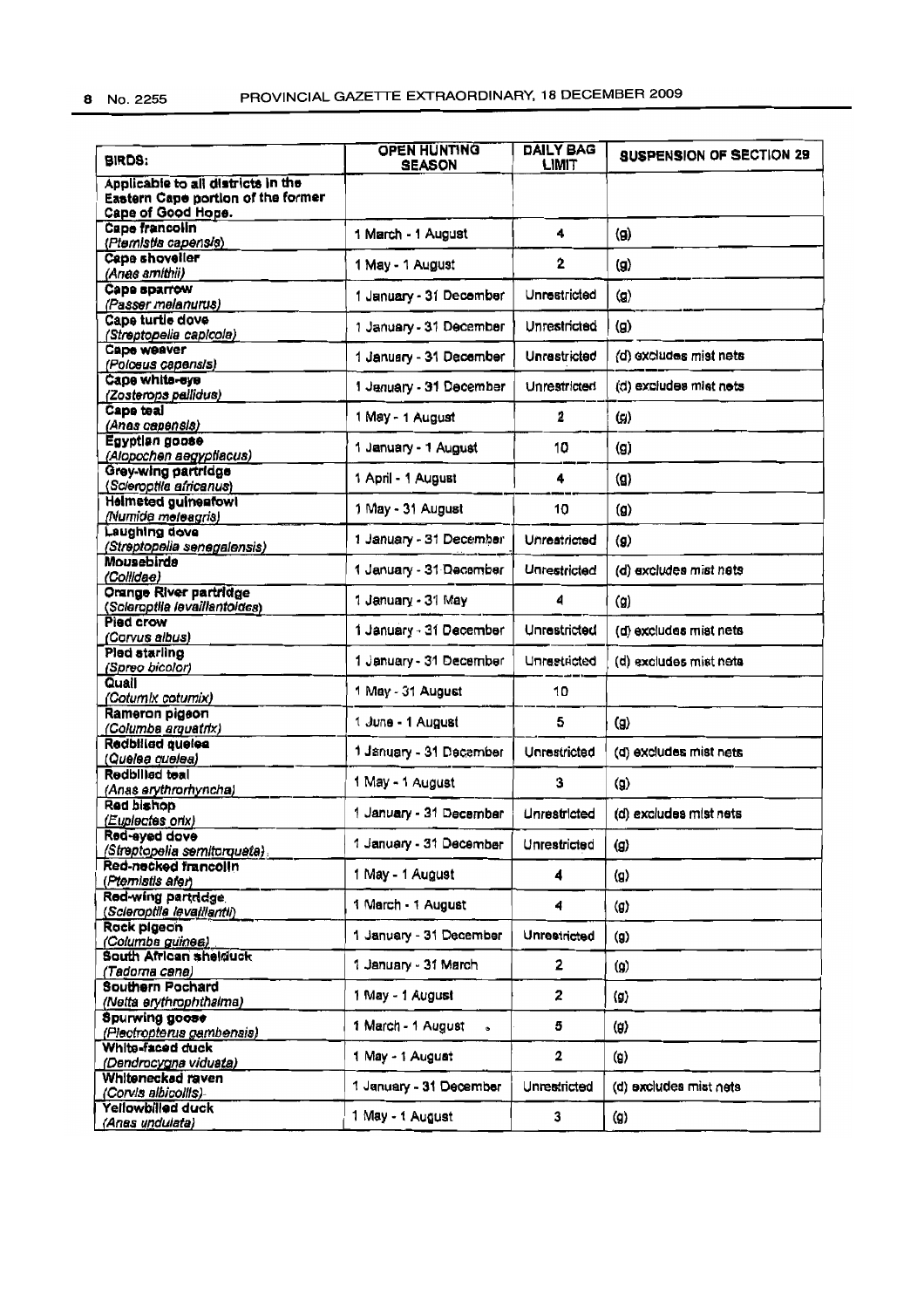# PROVINCIAL NOTICE

No. 73

18 December 2009

# PROVINCE OF THE EASTERN CAPE

# PROVINCIAL NOTICE

# DEPARTMENT OF ECONOMIC DEVELOPMENT AND ENVIRONMENTAL AFFAIRS

# HUNTING SEASONS: FORMER,CISKEI

It is hereby notified for general information that  $-$ 

1. the Member of the Executive Council responsible for Economic Development and Environmental Affairs (DEDEA) has, in terms of section 12 of the Nature Conservation Act, 1987 (Act. No. 10 of 1987) (Ciskei), determined that for the year 2010, the hunting season in the territory of the former Republic of Ciskei in respect of all species listed in Schedute4 of the above Act shall be 01 June to 30 June 2010, or as listed in the attached schedule.

## DAILY BAG LIMITS. IN FORMER CISKEI

It is hereby notified for general information that  $-$ 

1. In terms of sectlon 10, read with Schedule 4, of the Nature Conservation Act, 1987 (Act No. 10 of 1987) (Ciskei), the daily bag limits for huntable wild animals in the territory of the former Republic of Ciskel, are as set out in the Schedule hereto.

Signed at Bhisho on this the 15th day of December 2009.

Jonas MEC for Economic Development and Environmental Affairs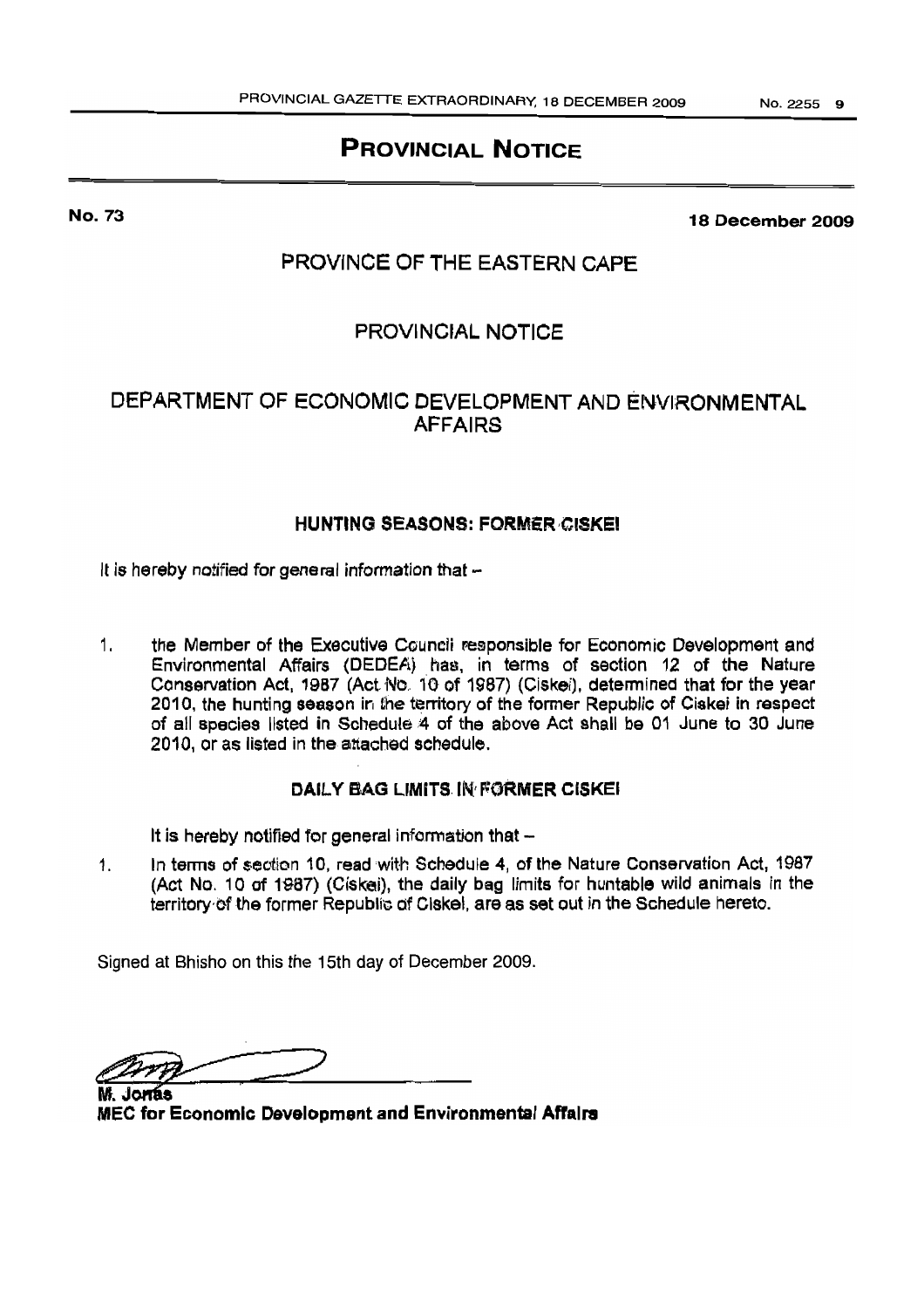$\overline{\phantom{a}}$ 

| <b>MAMMALS</b>                                       | <b>OPEN HUNTING SEASON</b>                  | DAILY BAG LIMIT     |
|------------------------------------------------------|---------------------------------------------|---------------------|
| Baboon (Papio ursinus)                               | 1 January - 31 De <u>cember</u>             | Unreatricted        |
| Black-backed jackel (Canis mesomelas)                | 1 January - 31 December                     | Unrestricted        |
| <b>Blesbok (Damallacus dorces phillipsi)</b>         | 1 January - 31 December                     | Unrestricted        |
| Blue Wildebeest (Connochaetes taurinus)              | 1 January - 31 December                     | <b>Unrestricted</b> |
| Bushbuck ram (Tragelaphus scriptus)                  | 1 June - 30 June                            |                     |
| Bushplg (Potamochoerus porcus)                       | 1 January - 31 December                     | <b>Unrestricted</b> |
| Cape hare (Lepus capensis)                           | 1 June - 30 June                            | 2                   |
| Caracal (Caracal caracal)                            | 1 January - 31 December                     | Unrestricted        |
| Fallow deer (Cervus dama)                            | 1 January - 31 December                     | <b>Unrestricted</b> |
| Grey duiker ram (Sylvicapra grimmla)                 | 1 June - 1 August                           |                     |
| Impala (Aepyceros melampus)                          | 1 January - 31 December                     | Urtrestricted       |
| Kudu (Tragelaphus strepsiceros)                      | 1 June - 1 August                           | 1                   |
| Mountain reedbuck (Redunca fulvorufula)              | 1 June - 1 August                           | 1                   |
| Scrub hare (Lepus saxatilis)                         | 1 June - 1 August                           | 2                   |
| Springbok (Antidorcas marsuplalis)                   | 1 January - 31 December                     | Unrestricted        |
| Steenbok ram (Raphicerus campestris)                 | 1 June - 1 August-                          | 1                   |
| Vervet monkey (Cercopithecus aethlops)               | 1 January - 31 December                     | Unrestricted        |
| Warthog (Phacochoerus africanus)                     | 1 January - 31 December                     | Unrestricted        |
| <b>BIRDS</b>                                         | <b>OPEN HUNTING SEASON</b>                  | DAILY BAG LIMIT     |
| Cape francolin (Ptemistis capensis)                  |                                             |                     |
|                                                      | 1 March - 1 August                          | 4<br>$\overline{2}$ |
| Cape shoveller (Anas smithii)                        | 1 May - 1 August<br>1 January - 31 December |                     |
| Cape turtle dove (Streptopella capicola)             |                                             | Unrestricted<br>2   |
| Cape teal (Anas capensis)                            | 1 May - 1 August                            | 6                   |
| Egyptian goose (Alopochen aegyptiacus)               | 1 January - 1 August                        | 4                   |
| Grey-wing partridge (Scleroptila africanus)          | 1 April - 1 August                          | 10                  |
| Helmeted guineafowl (Numida meleagris)               | 1 May - 31 August                           | Unrestricted        |
| Laughing dove (Streptopelia senegalensis)            | 1 January - 31 December                     |                     |
| Orange River partridge (Scieroptils levelliantoides) | 1 January - 31 May                          | 4<br>Unrestricted   |
| Pled craw (Corvus albus)                             | 1 January - 31 December                     |                     |
| Pled atariing (Spreo bicolor)                        | 1 Jenuary - 31 December                     | Unrestricted        |
| Quail (Cotumix cotumix)                              | 1 May - 31 August                           | 10                  |
| Rameron pigeon (Columba arquatrix)                   | 1 June - 1 August                           | 5                   |
| Redbilled queles (Queles queles)                     | 1 January - 31 December                     | Unrestricted        |
| Redbilled teal (Anss endiromyncha)                   | 1 May - 1 August                            | з                   |
| Red-eyed dove (Streptopelia semitorquata)            | 1 January - 31 December                     | Unrestricted        |
| Red-necked francolin (Pternistis afer)               | 1 May - 1 August                            | 4                   |
| Red-wing partridge (Scieroptila levalilantil)        | 1 March - 1 August                          | 4                   |
| Rock pigson (Columba guinea)                         | 1 January - 31 December                     | Unrestricted        |
| South African shelduck (Tedoma cana)                 | 1 January - 31 March                        | 2                   |
| Southern Pochard (Netta erythrophthalma)             | 1 May - 1 August                            | 2                   |
| Spurwing goose (Plectropterus gambensis)             | 1 May - 1 August                            | 2                   |
| White-faced duck (Dendrocygna viduata)               | 1 May - 1 August                            | 2                   |
| Whitenecked raven (Corvis albicolits)                | 1 January - 31 December                     | Unrestricted        |
| Yellowbilled duck (Anas undulata)                    | 1 May - 1 August                            | 3                   |

### **SCHEDULE**

### **FORMER TRANSKEI**

There is no hunting season for hunting in the territory of the former Republic of Transkei.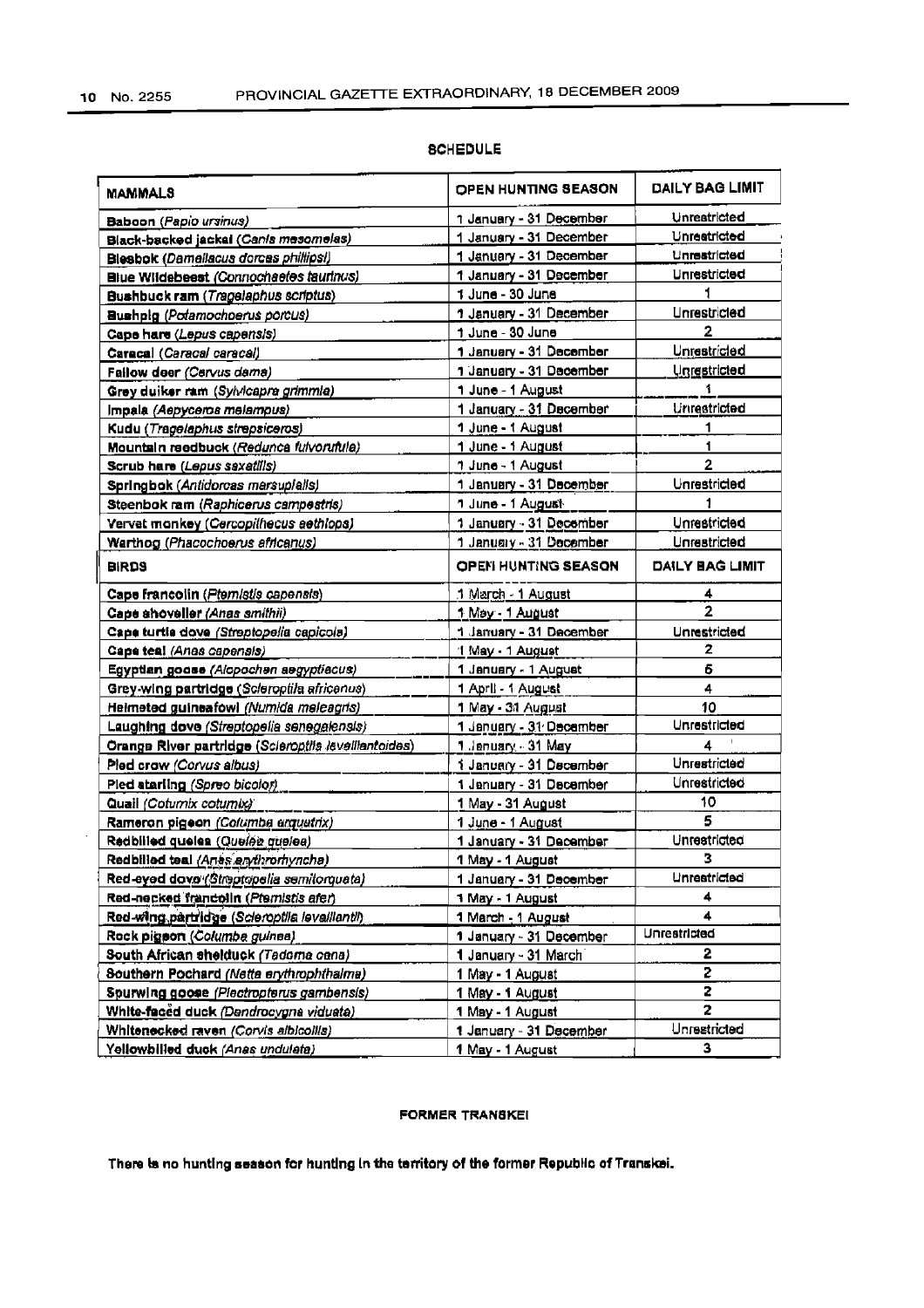## **ADDENDUM HUNTING PROCLAMATION: 2010**

## EXTRACTS FROM NATURE AND ENVIRONMENTAL CONSERVATION ORDINANCE 19 OF 1974

#### HUNTING SEASON FOR WILD ANIMALS

78. The MEC may by proclamation in reapect of the province or any area therein specified in such proclamation

> (a) each year determine the period in such year during which a species of wild animal specified in such proclamation may be hunted under the authority of a permit or license referred to in section 27(1)(a).

- 79. The MEC may by proclamation in respect of the province or any area therein specified in such proclamation and either indefinitely or for a specified period -
	- $(a)$ determine the number of any species of protected wild animal specified in such proclamation which may sublect to the provisions of this ordinance be killed, captured or caught;
	- $(b)$ if in his opinion it is necessary or desirable in the Interests of nature and environmental conservation and subject to such conditions as he may deem fit suspend the operation of any provision of section 29 or of any other provision of this ordinance in so far as such provision relates to any species of faune or flora specified in such proclamation:
	- notwithstanding anything to the contrary contained in this ordinance, prohibit, control or restrict the hunting  $\langle c \rangle$ of wild animals or any species of wild animal:
	- $(f)$ prohibit, restrict or regulate the transport of any wild animal specified in such proclamation.
- $82. (1)$  (b) The MEC may make regulations regulating and restricting the use of dogs in the hunting of any wild animal in any area in respect of which the operation of section 29 (i) has been suspended by proclamation under section 79 (b),

### Section 42 of the Regulations (Provincial Notice No. 955 of 1975) state:

No owner of land in an area in which the application of section 29 (i) of the ordinance has been suspended by proclamation under section 79 (b) of the ordinance may permit the use of more than eight dogs over the age of one year and four dogs under the age of one year in any particular hunt on such land.

#### HUNTING OF PROTECTED WILD ANIMALS

- 27. (1) Subject to the provisions (2) and (3) no person shall hunt any protected wild animal -
	- $(a)$ during any hunting season, unless he is the holder of a licence in the prescribed form issued to him by the Director on payment of the prescribed fee, or
	- $(b)$ at any other time unless he is the holder of a permit to do so.

 $27. (2)$ The provisions of subsection (1) (a) shall not apply to any owner of land, any relative of such owner or any full-time employee of such owner acting under the authority of such owner, in respect of any protected wild animal found on the land of such owner.

#### PROHIBITION ON KILLING OR CAPTURING OF WILD ANIMALS IN EXCESS OF DAILY BAG LIMIT

No person authorized by any provision of this ordinance to hunt any wild animal shall at any time kill or capture a 28. greater number of any apecies of protected wild animal than the daily bag limit determined in respect of such species by proclamation under section 79 (a).

#### PROHIBITED WAYS OF HUNTING

- 29. No person shell, unless he is the holder of a permit authorizing him or her to do so, hunt any wild animal
	- by means of fire or poison;  $(a)$
	- with the ald of artificial light;  $(b)$
	- $(c)$ on or from a public road;
	- $(d)$ by means of any trap:
	- during the period between one hour after sunset on any day and one hour before sunrise on the following day;  $(e)$
	- by means of any weapon in a public place within the jurisdiction of a local authority;.  $(f)$
	- by means of a fire-arm which discharges a rim-fire cartridge of a calibre less than five coma six millimetres;  $(a)$
	- by means of a firearm that discharges more than two shots without being manually reloaded;  $(h)$
	- (1) by means of a bow-and-arrow;
	- $(i)$ by means of a set gun or any other similar contrivance;
	- by means of any device that injects an intoxicating or a narcotic agent or poison into such animal; (K)
	- by the use of a dog, except for the hunting of birds following or searching for any such animal which has  $(1)$ been wounded;
	- $(m)$ in the case of birds in or upon injend waters, by the use of a boat for the purpose of chasing or killing such birds;